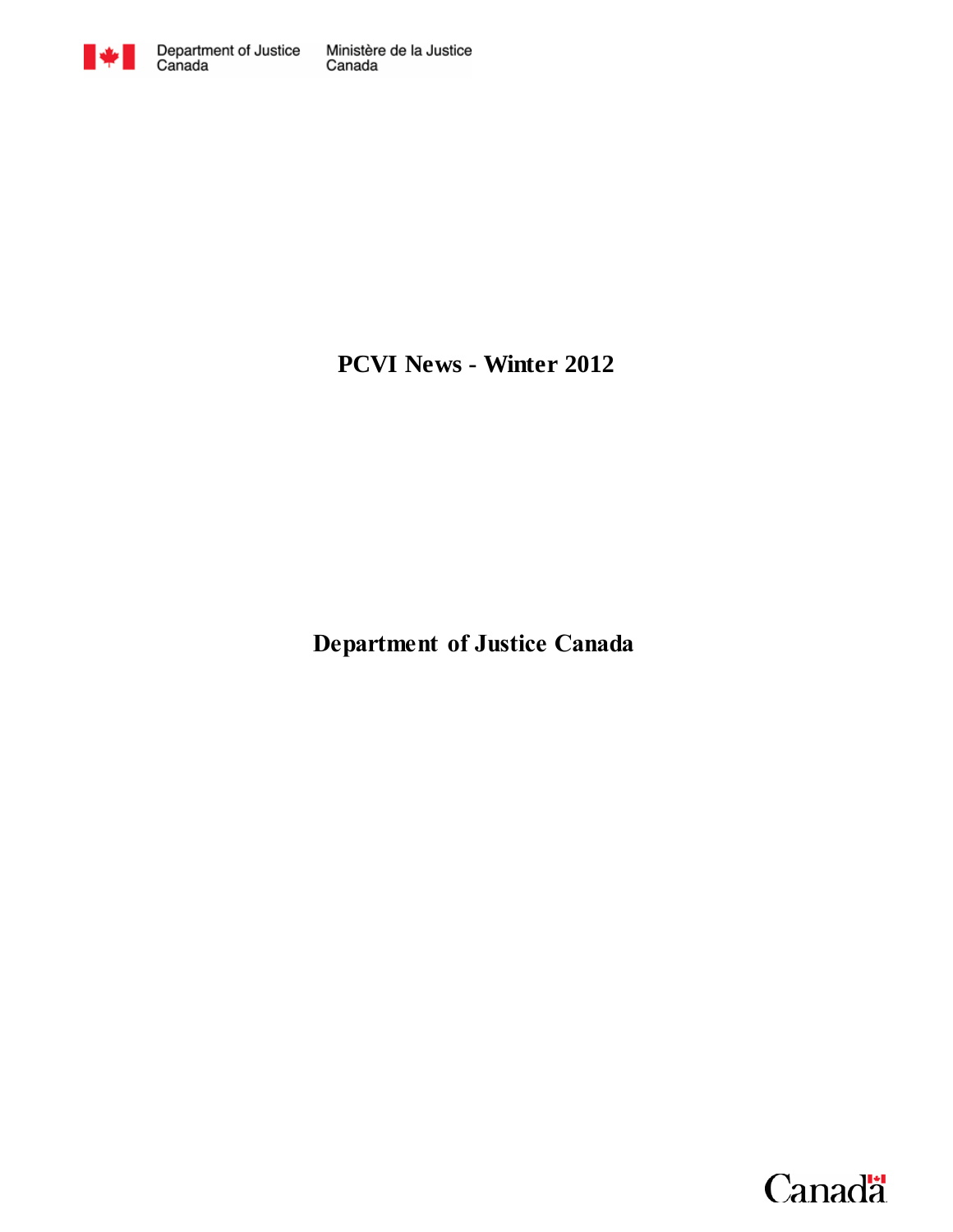### **PCVI News –Winter 2012**



#### **Welcome**

Pamela Arnott, *Director and Senior Counsel, Policy Centre for Victim Issues (PCVI)*

The Policy Centre for Victim Issues works with a variety of organizations that offer a wide array of services to meet the needs of victims of crime. This edition of PCVI News focuses on projects that bring awareness to victim issues in innovative and exciting new ways. The Atlantic Ballet Theatre of Canada, METRAC and the BC Lions have all made unique efforts to raise awareness of services available to victims of crime. PCVI encourages these projects and the promise that through new, as well as traditional approaches, more victims of crime will be reached and the level of public awareness of victim issues will be raised.

If you have any comments on this edition of PCVI news, or would like to suggest future topics we would love to hear from you.

# **Ghosts of Violence – Atlantic Ballet Theatre of Canada**

The Atlantic Ballet Theatre of Canada had its world premiere of Ghosts of Violence at Canada's National Arts Centre in February 2011. This landmark production, conceived and choreographed by Igor Dobrovolskiy, is a ground-breaking multi-media initiative which brings the issue of domestic violence against women into the spotlight.

Ghosts of Violence is an emotionally charged work inspired by women who have lost their lives at the hands of an intimate partner. Through evocative lighting, theatre, music and multi-media, the ballet captures the memory of these silent victims and tells stories of their struggles, their hopes, their joys and our loss. It is a call for awareness, understanding and action.

The theatre production is the anchor for the Atlantic Ballet Theatre's "Celebrate Courage" project designed to reach 12,000 high school students across the country. Celebrate Courage provides youth with the opportunity to view Ghosts of Violence followed by direct access to information on how to recognize abuse and how to get help if they need it. Groups of youth will be able to discuss issues concerning domestic and dating violence with social workers, nurses, police officers and members of the RCMP all of whom will be at the performance and leading discussions. The Department of Justice is pleased to be a sponsor of Celebrate Courage.

A national tour is scheduled for the 2011-2012 season. If Ghosts of Violence comes to a city near you, you won't want to miss the opportunity to see it.

For more information, visit the Atlantic Ballet Theatre of Canada website at **<http://atlanticballet.ca/>**. For performance excerpts from the World Premiere at the National Arts Centre in Ottawa, on February 15th 2011, watch the YouTube video at:

**<http://www.youtube.com/watch?v=9LPrBWfx4vg>**.